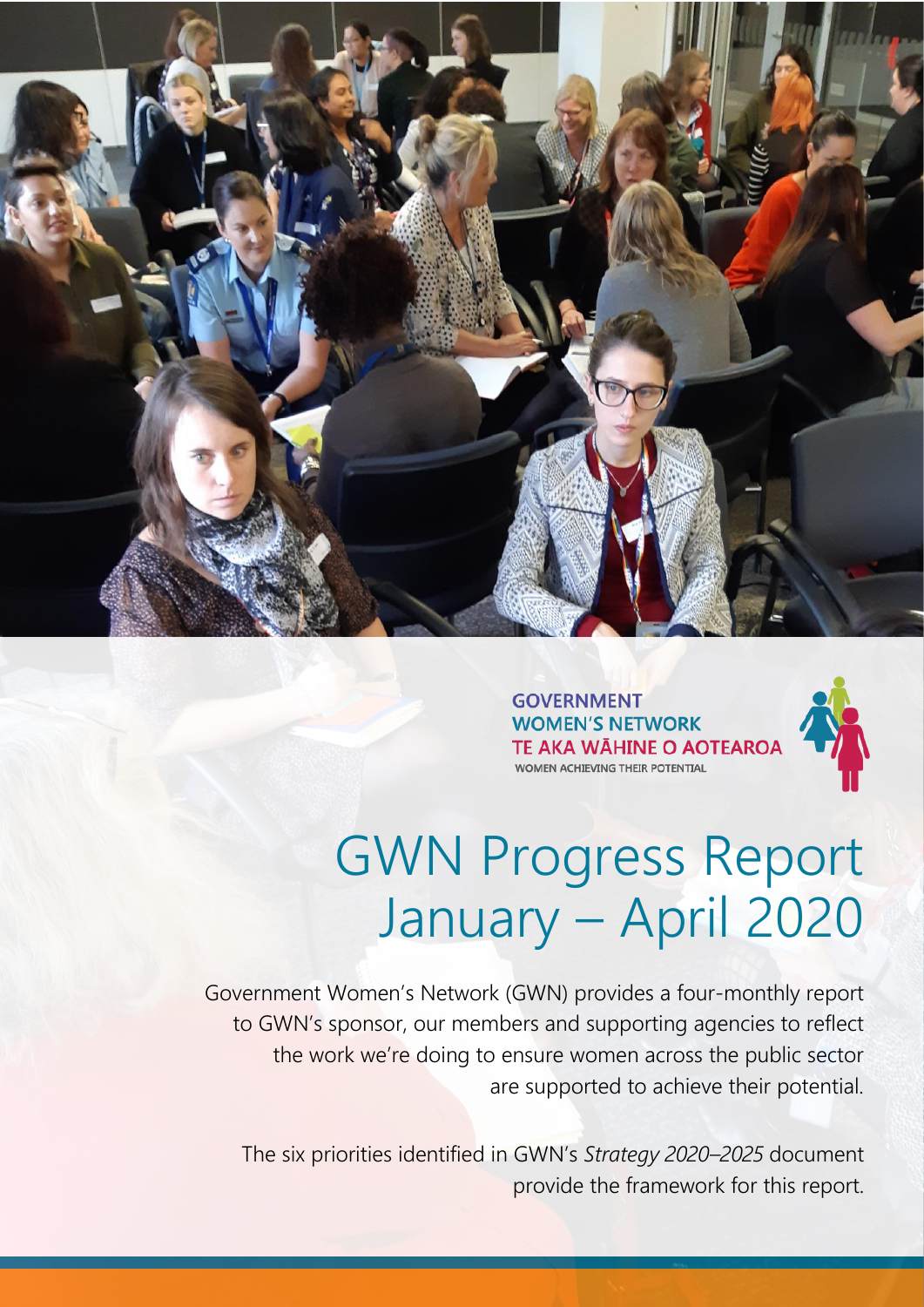Covid-19 crisis.

other employee networks

rly 100 new

ng our vide and ement



ellent ncies and ral agencies,

e been strategy

unched



quickly to g our

## Government Women's Network Progress Report

*Activity against GWN's six strategic priorities for Jan-Apr 2020*

| <b>Connect and support</b>                                                                                                                                                                                                                                              | <b>Advance</b>                                                                                                                                                                                                                                                                                                                                                                           | <b>Celebrate</b>                                                                                                                                                                                                                                                                                                                                                         | <i><u><b>Increase</b></u></i>                                                                                                                                                                                                                                                                                                                    | <b>Ensure</b>                                                                                                                                                                                                                                                                                                                                                                                                                                                                                                                                                                                                                                                           |
|-------------------------------------------------------------------------------------------------------------------------------------------------------------------------------------------------------------------------------------------------------------------------|------------------------------------------------------------------------------------------------------------------------------------------------------------------------------------------------------------------------------------------------------------------------------------------------------------------------------------------------------------------------------------------|--------------------------------------------------------------------------------------------------------------------------------------------------------------------------------------------------------------------------------------------------------------------------------------------------------------------------------------------------------------------------|--------------------------------------------------------------------------------------------------------------------------------------------------------------------------------------------------------------------------------------------------------------------------------------------------------------------------------------------------|-------------------------------------------------------------------------------------------------------------------------------------------------------------------------------------------------------------------------------------------------------------------------------------------------------------------------------------------------------------------------------------------------------------------------------------------------------------------------------------------------------------------------------------------------------------------------------------------------------------------------------------------------------------------------|
| more women's networks and help<br>them use their influence                                                                                                                                                                                                              | public sector goals for women                                                                                                                                                                                                                                                                                                                                                            | wāhine Māori and women's<br>achievements                                                                                                                                                                                                                                                                                                                                 | professional and personal<br>development                                                                                                                                                                                                                                                                                                         | <b>GWN</b> is sustainable                                                                                                                                                                                                                                                                                                                                                                                                                                                                                                                                                                                                                                               |
| 82 representatives for women's<br>networks are key conduits between their<br>networks, agency sponsors and GWN.                                                                                                                                                         | GWN shared information with networks<br>about making submissions on the<br>Public Service Bill; a submission on the<br>bill was made by MBIE's Women's in                                                                                                                                                                                                                                | Diversity Works Awards and<br>applications for 2020 have been<br>promoted and encouraged.                                                                                                                                                                                                                                                                                | Auckland GWN is finalising another<br>series of four seminars for 2020 after the<br>strong success of the series last year.                                                                                                                                                                                                                      | Southern GWN membership is<br>increasing steadily with nearly 100 r<br>members since October.                                                                                                                                                                                                                                                                                                                                                                                                                                                                                                                                                                           |
| GWN attended the Positive Workplace<br>Cultures programme launch at<br>Parliament and identified other cross-<br>agency network reps to attend.<br>Six regional and six national newsletters<br>kept our 2,300+ members up-to-date<br>and engaged and are shared widely | Leadership Committee.<br>GWN members and followers receive<br>updates and resource material on SSC's<br>public sector workforce data, including<br>progress on the gender pay gap and<br>flexible-by-default criteria.                                                                                                                                                                   | Auckland end-of-year event held with<br>a screening of the movie Vai, featuring<br>nine female Pacific filmmakers, was<br>attended by over a hundred women,<br>members and supporters.<br>GWN consistently shares stories of<br>notable career progression for public                                                                                                    | Planning is underway on an all-regions<br>public sector leadership digital event to<br>be held later this year.<br>GWN is promoting events beneficial to<br>public sector women (e.g. VUW/IPANZ<br>events: An Inclusive Culture in the NZ<br>Workplace, and IPANZ's Understanding                                                                | Thirteen months after creating our<br>LinkedIn page, GWN has 2,390<br>followers leading to nationwide and<br>offshore interest and engagement                                                                                                                                                                                                                                                                                                                                                                                                                                                                                                                           |
| outside our membership.<br>Successful launch of first digital 'Drop-in'<br>session with members actively engaging<br>and networking and an appetite for<br>more future sessions.<br>GWN's membership continues to<br>grow across all regions.                           | GWN promoted the Kiwi Dads<br>exhibition, supported by the Ministry<br>for Women and held at IR offices<br>in Wellington.<br>Gender Pay and Pay Equity Taskforce<br>has expressed interest in the GWN<br>website pop up survey about people's<br>experiences with requesting flexible<br>work. GWN's results will be shared with<br>the Taskforce.                                       | sector women leaders in our comms<br>channels.                                                                                                                                                                                                                                                                                                                           | Intelligence with Rebecca Kitteridge).<br>Southern GWN's financial skill-building<br>event in February, Making the Most<br>of Your Money, with Mary Holm,<br>was extremely successful with<br>100+ attendees.                                                                                                                                    | increase in LinkedIn followers<br>in the last six months<br>GWN continues to foster excellent<br>relationships with many agencies and<br>organisations, including central agen<br>local government and broader.<br>GWN's promotional and<br>informational materials have been<br>updated and refreshed to be<br>consistent with GWN's new strated<br>and brand look and feel.<br>GWN Strategy 2020-2025 launched<br>in February at The Treasury.<br>The event video is available on the<br>GWN website.<br>ernment Women's Network<br>Strategy 2020-2025<br>The GWN team has moved quickly to<br>adapt and continue delivering our<br>current work programme during the |
| 50<br>889<br>members<br>981<br>Auckland<br>GWN<br><b>MEMBERSHIP</b><br>37<br>Southern<br>GWN<br>78<br>ellingt<br>GWN<br>108<br>agencies<br>61<br>Auckland<br><b>GWN</b><br><b>MEMBERS' AGENCIES</b>                                                                     | <b>GWN quick survey</b><br>ହ<br>Hi! Please help GWN by<br>answering 2 quick questions:<br>1. Have you used or requested<br>flexible work options in your<br>agency?<br>Yes, I have successfully used flexible work<br>options<br>Yes, I have requested flexible work, but was<br>denied<br>System messages and resources about<br>Covid-19 are being shared via GWN's<br>comms channels. | Auckland GWN Working Group has<br>approved the appointment of a Māori<br>Advisor to support strategic outreach<br>for the network with wāhine Māori.<br>GWN Sponsor, Naomi Ferguson has<br>been interviewed by Global<br>Government Forum (London) about<br>New Zealand's work to achieve gender<br>parity in public sector senior<br>leadership and GWN's contribution. | "Love [this event]. Thank you.<br>I was always so jealous of<br>events in the North Island, but<br>now we're having amazing<br>things down in the 'regions."<br>With popular participation among<br>GWN members in their workshops,<br>Apolitical has reached out to GWN<br>to discuss development of workshop<br>opportunities for our members. |                                                                                                                                                                                                                                                                                                                                                                                                                                                                                                                                                                                                                                                                         |

## **GOVERNMENT WOMEN'S NETWORK TE AKA WÄHINE O AOTEAROA**

GWN's Programme Director has continued to work with cross-agency networks to connect people, assist and support them in their establishment journey (e.g. Rainbow, Disabled, Pacific, and Pan Asian networks).

A Wellington-based cross-agency Public Sector Pacific Network is forming and have met with reps from agency Pacific networks in Auckland. Shared issues and concerns were identified.

Many new Pacific initiatives have started across public sector agencies and an opportunity exists to aggregate their impact and increase the visibility for this investment.

Pan-Asian Public Sector Network (PAPSN) has created foundation documents which can be shared as a knowledge resource for other networks.

The PAPSN are creating focus groups in the main centres to support 2019 LDC Fellows with their research into Asians in public sector leadership and how they can flourish.

Formal processes for making funding available to support emerging diversity networks have been developed..

GWN supported International Day of Disabilities celebrations and the meeting of the 'We Enable Us' cross agency network.